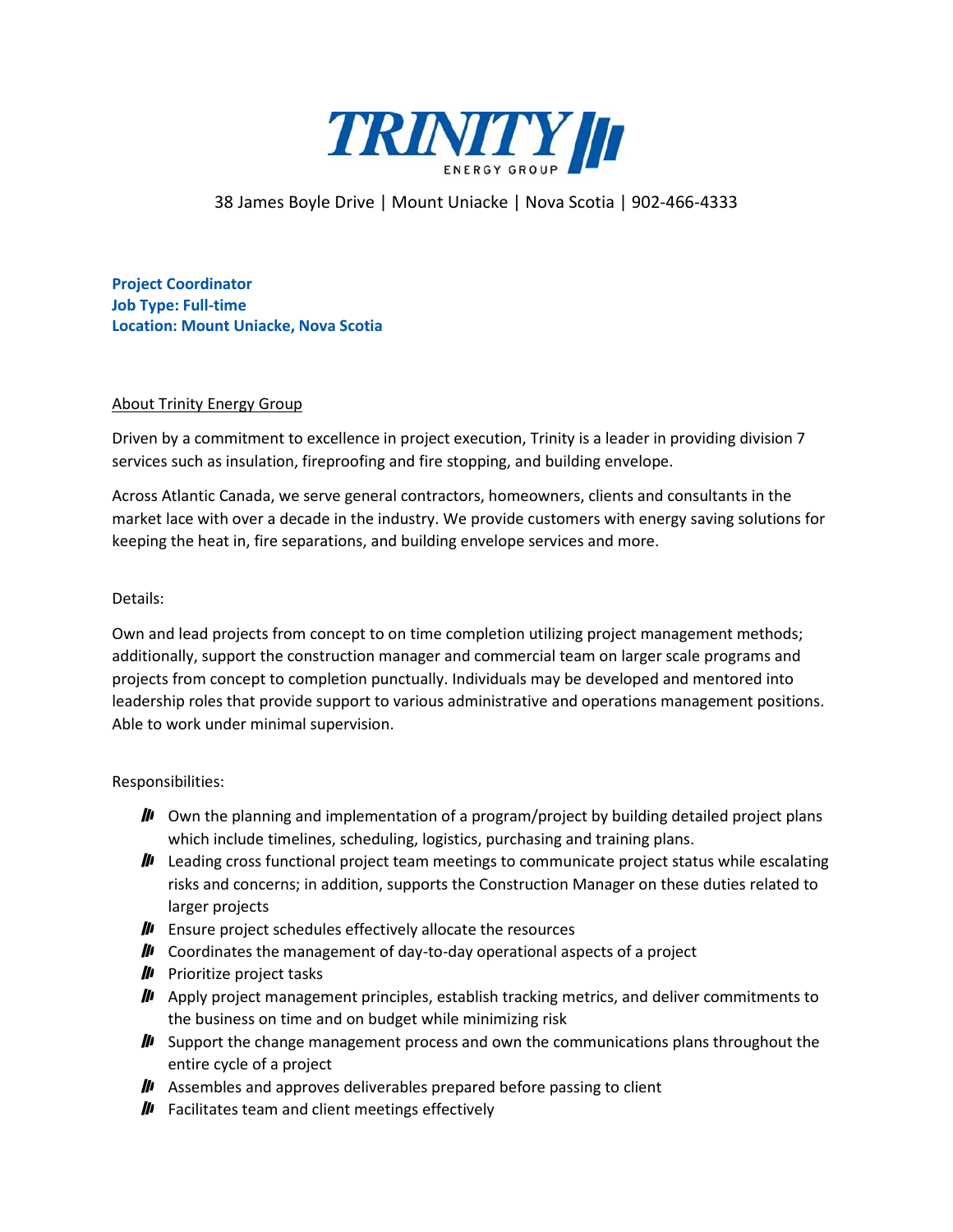- $\mu$  Identifies opportunities for improvement and makes constructive suggestions for change
- $\mu$  Trains others through both formal and informal training programs
- $\mu$  Prepares status reports of project
- $\mu$  Challenges others to develop as leaders while serving as a role model and mentor
- **II** Possesses a thorough understanding of our capabilities, identifies business development and "add-on" sales opportunities as they relate to line of business
- **III** Effectively conveys our message in written and verbal business development discussions
- $\mu$  Proficient in estimating, planning, scheduling, cost control and metrics

Skills & Qualifications:

- $\mu$  1-5 years in related field preferred
- **III** Extensive experience in specialty services preferred (painting, insulation, fire proofing, etc) considered an asset
- $\mu$  Able to deliver engaging, informative, well-organized presentations.
- $\mu$  Maintains awareness of new and emerging technologies within the industry and the potential application
- $\mu$  Ability to demonstrate conflict resolution and strong critical thinking skills
- $\mu$  Ability to interact and communicate with various levels of management, customers, and parts of operations
- **III** Excellent interpersonal, public speaking, and written and verbal communication skills
- $\mu$  Proficient with business technical writing and modeling presentations
- $\mu$  Ability to manage multiple projects and effectively meet deadlines
- $\mu$  Ability to exercise discretion and good judgment in interpreting and applying company policies to issues and problems
- $\mathbf{I}$  Travel required to some job sites. Out of town travel required at times.

Behavioral Attributes:

Communicator: Ability to communicate effectively at all levels and articulate ideas and actionable recommendations.

Team Player: Loves being part of a team, both leading and serving; demonstrated deep commitment to colleagues.

Personality: Confidence without arrogance; driven to continually "up their game" regardless of prior successes. Can do attitude when engaging with people. Can do attitude when engaging with people.

Accountable: Take ownership for mistakes, but celebrates the personal wins.

- Clean Driver's Abstract. *\*\*\*No Exceptions\*\*\**
- Clean criminal record & child abuse registry check to be provided upon hiring. \*\*\**No Exceptions\*\*\**

This is a full-time opportunity with a great benefits package after a six (6) month probationary period. Wage will depend on experience and qualifications of the candidate. For over a decade, Trinity Energy Group has been Atlantic Canada's preferred energy efficiency company.